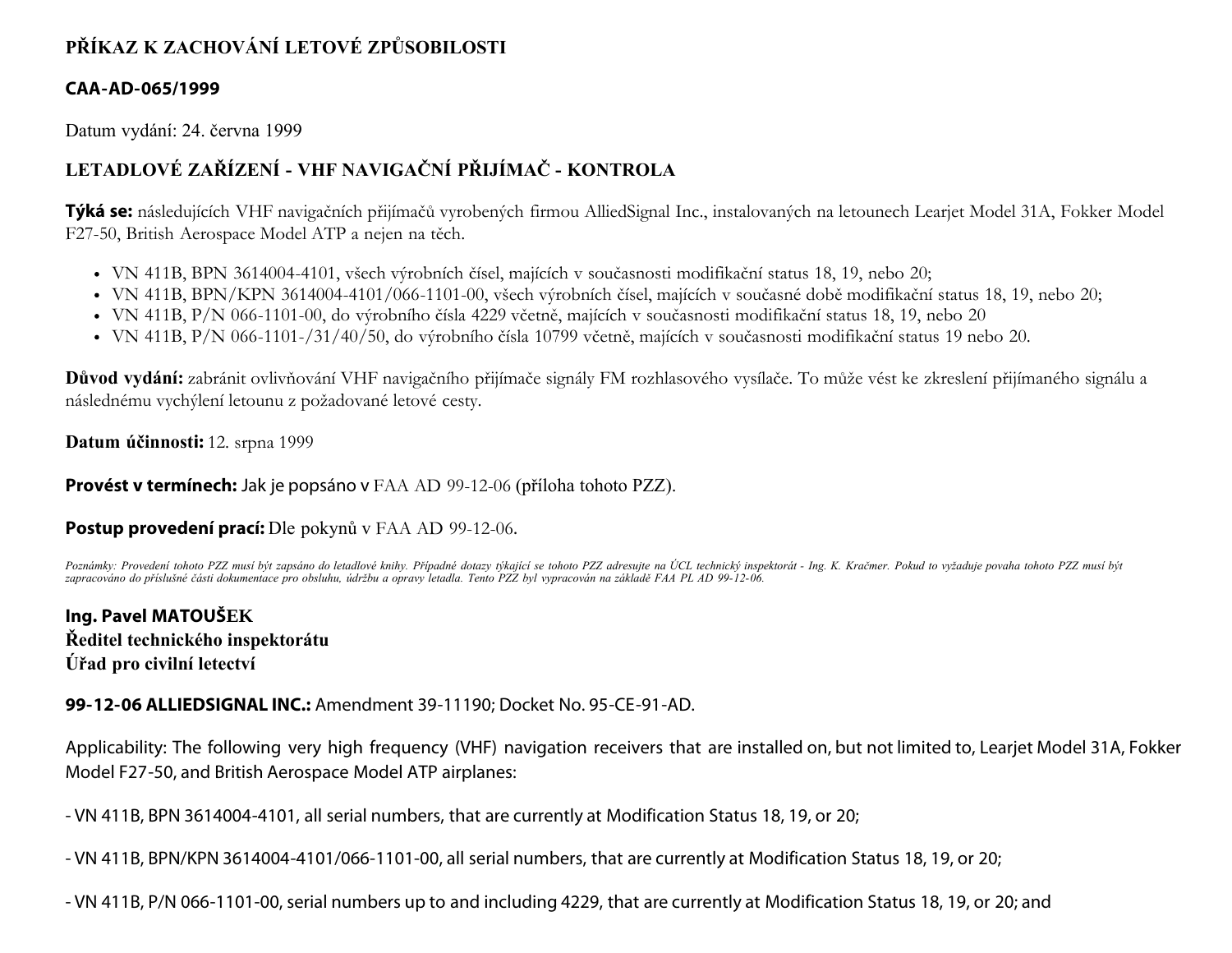- VN 411B, P/N 066-1101-/31/40/50, serial numbers up to and including 10799, that are currently at Modification Status 19 or 20.

NOTE 1: This AD applies to each airplane in which a VHF navigation receiver identified in the preceding applicability provision has been installed, regardless of whether it has been modified, altered, or repaired in the area subject to the requirements of this AD. For airplanes that have been modified, altered, or repaired so that the performance of the requirements of this AD is affected, the owner/operator must request approval for an alternative method of compliance in accordance with paragraph (d) of this AD. The request should include an assessment of the effect of the modification, alteration, or repair on the unsafe condition addressed by this AD; and, if the unsafe condition has not been eliminated, the request should include specific proposed actions to address it.

Compliance: Required as indicated in the body of this AD, unless already accomplished.

To prevent VHF navigation receiver interference from frequency modulation (FM) radio station broadcast frequencies, which could cause distortion of the navigation audio and deflection of the desired flight path of the airplane during landing operations with possible loss of control of the airplane, accomplish the following:

(a) Within the next 90 calendar days after the effective date of this AD or upon replacement or repair of any affected AlliedSignal VHF navigation receiver, whichever occurs first, remove the navigation receiver and install one where an AlliedSignal Bendix/King service center has incorporated Modification 21, in accordance with AlliedSignal Bendix/King Service Bulletin VN 411B-21, dated November 1996.

(b) As of the effective date of this AD, no person may install, on any airplane, one of the affected VHF navigation receivers that does not have Modification 21 incorporated in accordance with AlliedSignal Bendix/King Service Bulletin VN 411B-21, dated November 1996.

(c) Special flight permits may be issued in accordance with sections 21.197 and 21.199 of the Federal Aviation Regulations (14 CFR 21.197 and 21.199) to operate the airplane to a location where the requirements of this AD can be accomplished.

(d) An alternative method of compliance or adjustment of the compliance time that provides an equivalent level of safety may be approved by the Manager, Wichita Aircraft Certification Office (ACO), 1801 Airport Road, Room 100, Wichita, Kansas 67209. The request shall be forwarded through an appropriate FAA Maintenance Inspector, who may add comments and then send it to the Manager, Wichita ACO.

NOTE 2: Information concerning the existence of approved alternative methods of compliance with this AD, if any, may be obtained from the Wichita ACO.

(e) The removal and installation required by this AD shall be done in accordance with AlliedSignal Bendix/King Service Bulletin VN 411B-21, dated November 1996. This incorporation by reference was approved by the Director of the Federal Register in accordance with 5 U.S.C. 552(a) and 1 CFR part 51. Copies may be obtained from AlliedSignal, Inc., 23500 W. 105th Street, Olathe, Kansas 66051-1950. Copies may be inspected at the FAA, Central Region, Office of the Regional Counsel, Room 1558, 601 E. 12th Street, Kansas City, Missouri, or at the Office of the Federal Register, 800 North Capitol Street, NW, suite 700, Washington, DC.